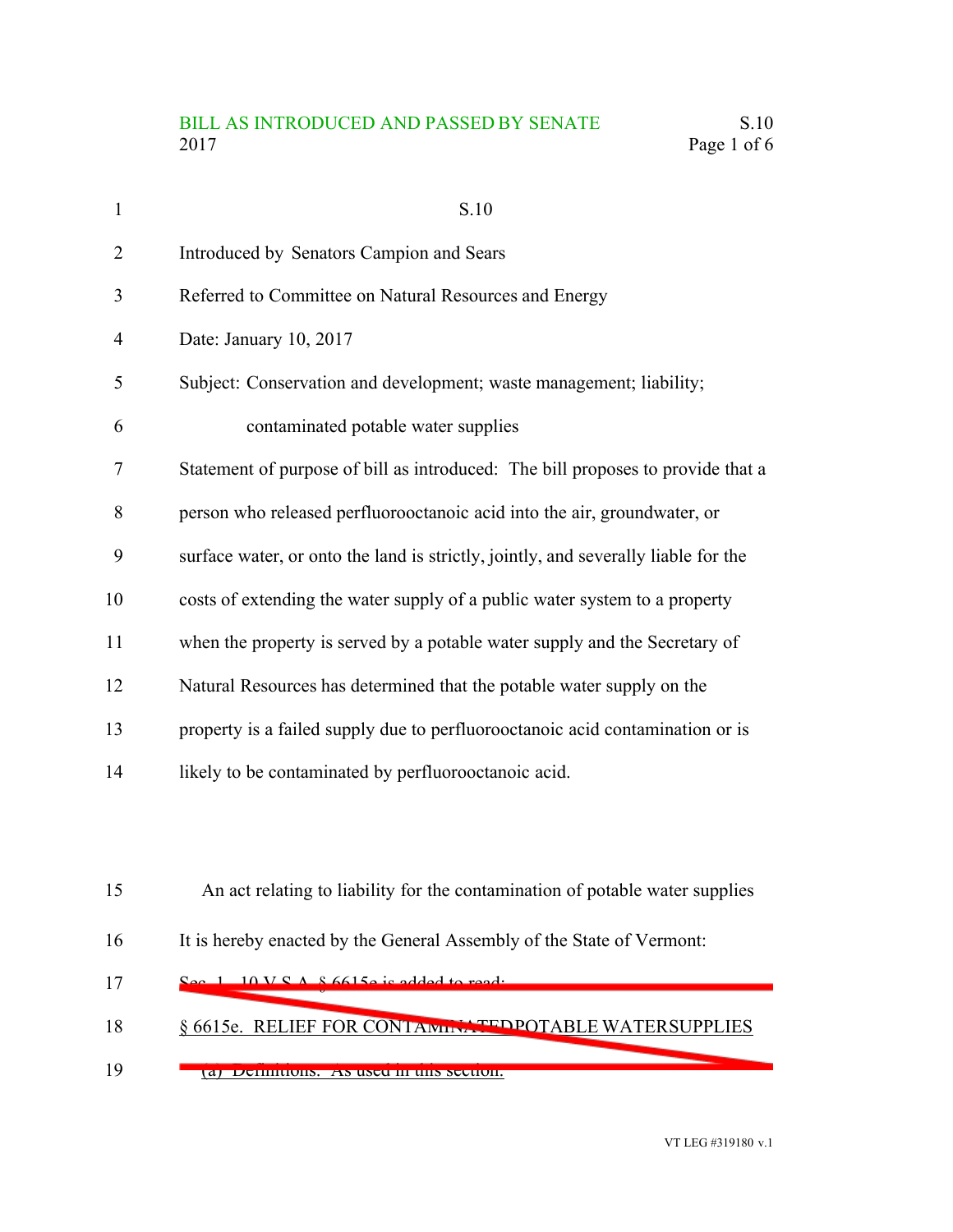| 1              | (1) "Dublic water system" means any system or combination of systems.            |
|----------------|----------------------------------------------------------------------------------|
| $\overline{2}$ | own ed or controlled by a person that provides drinking water through pipes or   |
| 3              | other constructed conveyances to the public and that has at least 15 service     |
| 4              | connection, or serves an average of at least 25 individuals daily for at least   |
| 5              | 60 days out of the year. A "public water system" includes all collection,        |
| 6              | treatment, storage, and distribution facilities under the control of the water   |
| 7              | supplier and used primarily in connection with the system, and any collection    |
| 8              | or pretreatment storage fact ities not under the control of the water supplier   |
| 9              | that are used primarily in connection with the system. "Public water system"     |
| 10             | shall also mean any part of a system that does not provide drinking water, if    |
| 11             | use of such a part could affect the quality or quantity of the drinking water    |
| 12             | supplied by the system. "Public water system" shall also mean a system that      |
| 13             | bottles drinking water for public distribution and sale.                         |
| 14             | (2) "Public community water system" means a public water system that             |
| 15             | serves at least 15 service connections used by year-round residents or regularly |
| 16             | serves at least 25 year-round residents.                                         |
| 17             | (b) Extension of public community water system. In addition to a response        |
| 18             | action required under section 6615 or 6615b of this title, any person who the    |
| 19             | Secretary has determined released perfluorooctanoic acid into the air,           |
| 20             | groundwater, surface water, or onto the land shall be strictly, jointly, and     |
| 21             | Severally habie for the costs of extending the water supply of a public water    |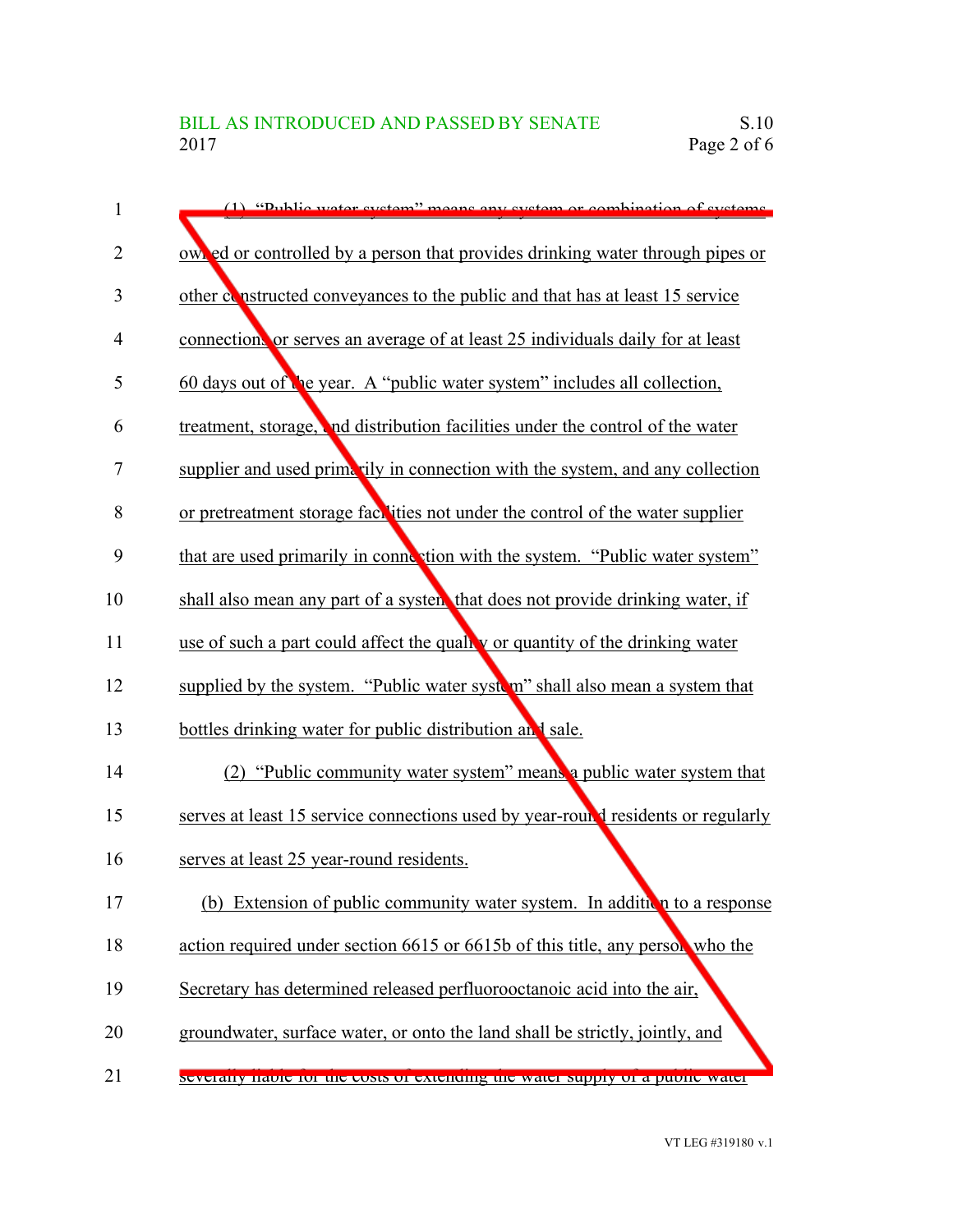| 1  | tam to a property when:                                                         |
|----|---------------------------------------------------------------------------------|
| 2  | (1) the property is served by a potable water supply regulated under            |
| 3  | chapter 64 of this title; and                                                   |
| 4  | the Secretary has determined that the potable water supply on the               |
| 5  | property:                                                                       |
| 6  | (A) is a falled supply under chapter 64 of this title due to                    |
| 7  | perfluorooctanoic acid ontamination; or                                         |
| 8  | (B) is likely to be contaminated by perfluorooctanoic acid due to the           |
| 9  | proximity of the public water supply to other public water supplies             |
| 10 | contaminated by perfluorooctanoic cid or due to other relevant factors.         |
| 11 | (c) Liability payment. A person liable under subsection (b) of this section     |
| 12 | for the extension of the water supply of a public water system shall pay the    |
| 13 | operator of the public water system for the extension of the water supply       |
| 14 | within 30 days of notification of liability by the Secretary or within an       |
| 15 | alternate time frame ordered by the Secretary. If the person liable for the     |
| 16 | extension of the water supply does not pay the operator with in the required    |
| 17 | time frame, the person shall be liable for interest on the assessed cost of the |
| 18 | extension of the water supply.                                                  |
| 19 | (d) Appeal standard. Notwithstanding subsection $8504(h)$ of this tive, the     |
| 20 | Environmental Division of the Superior Court shall review an appeal of a        |
| 21 | decision of the secretary under this section on the record pursuant to Kule 74  |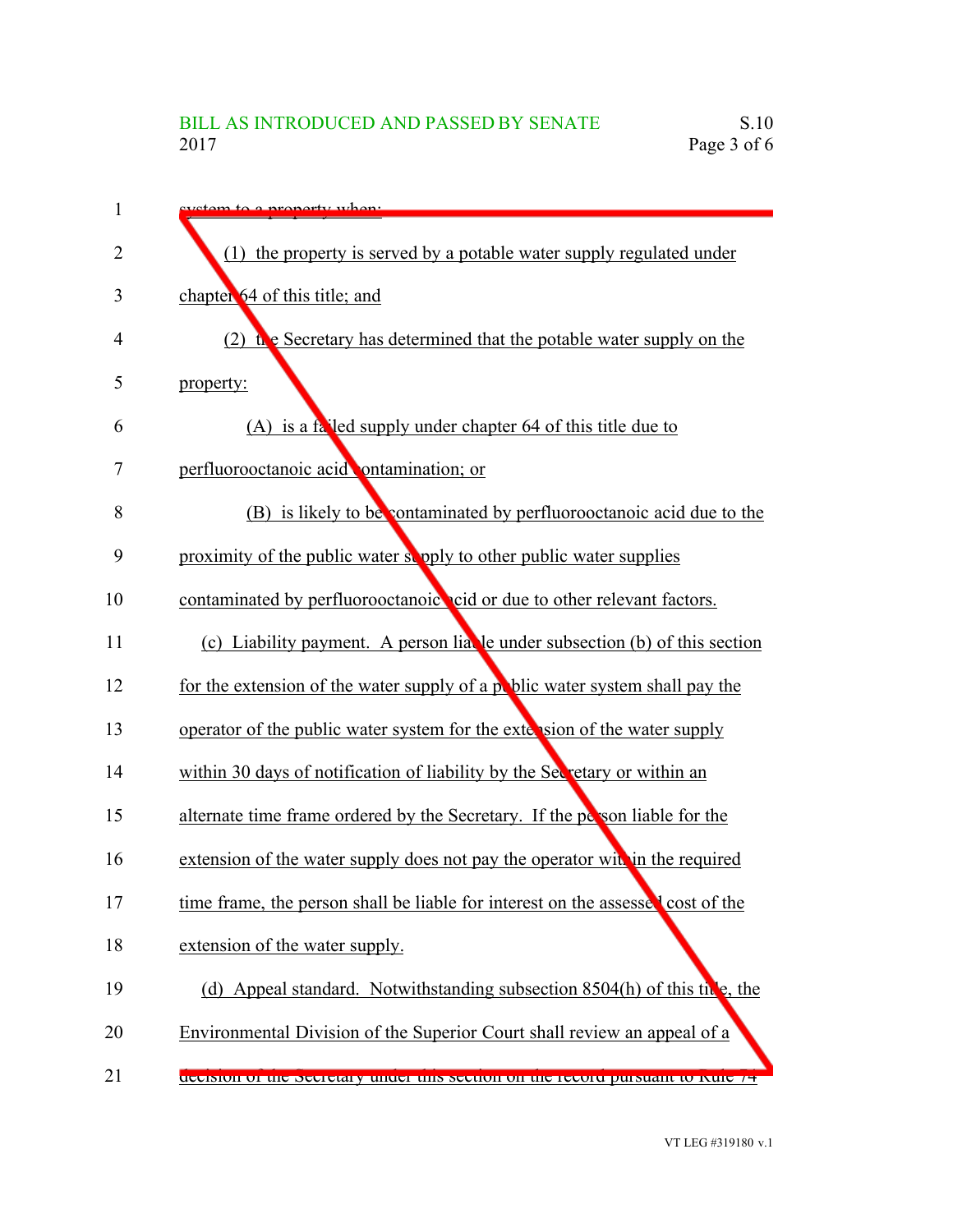|                | of the Vermont Pulse of Civil Procedure, Prior to issuing a final lightlity      |
|----------------|----------------------------------------------------------------------------------|
|                | deterministion under subsection (b) of this section, the Secretary shall post a  |
| 3              | proposed liability determination to the website of the Agency of Natural         |
| $\overline{4}$ | Resources for public notice and written comment for 30 days. In developing       |
| 5              | the record of a decision under this section, the Secretary shall provide any     |
| 6              | person an opportunity to supplement the record of the liability determination.   |
|                | Sec. 2. EFFECTIVE DATE AND APPLICATION                                           |
| 8              | This act shall take effect on passage and shall apply to any determination of    |
| 9              | liability by the Secretary of Natural Resources thereafter under 10 V.S.A.       |
| 10             | y ou de regardiess of the tate of the felevalit refease of perham fourtainmental |

*Sec. 1. 10 V.S.A. § 6615e is added to read:*

*§ 6615e. RELIEF FOR CONTAMINATED POTABLE WATER SUPPLIES*

*(a) Definitions. As used in this section:*

*(1) "Public water system" means any system or combination of systems owned or controlled by a person that provides drinking water through pipes or other constructed conveyances to the public and that has at least 15 service connections or serves an average of at least 25 individuals daily for at least 60 days out of the year. A "public water system" includes all collection, treatment, storage, and distribution facilities under the control of the water supplier and used primarily in connection with the system, and any collection or pretreatment storage facilities not under the control of the water supplier that are used primarily in connection with the system. "Public water system" shall also mean any part of a system that does not provide drinking water, if use of such a part could affect the quality or quantity of the drinking water supplied by the system. "Public water system" shall also mean a system that bottles drinking water for public distribution and sale.*

*(2) "Public community water system" means a public water system that serves at least 15 service connections used by year-round residents or regularly serves at least 25 year-round residents.*

*(b) Extension of public community water system. In addition to a response*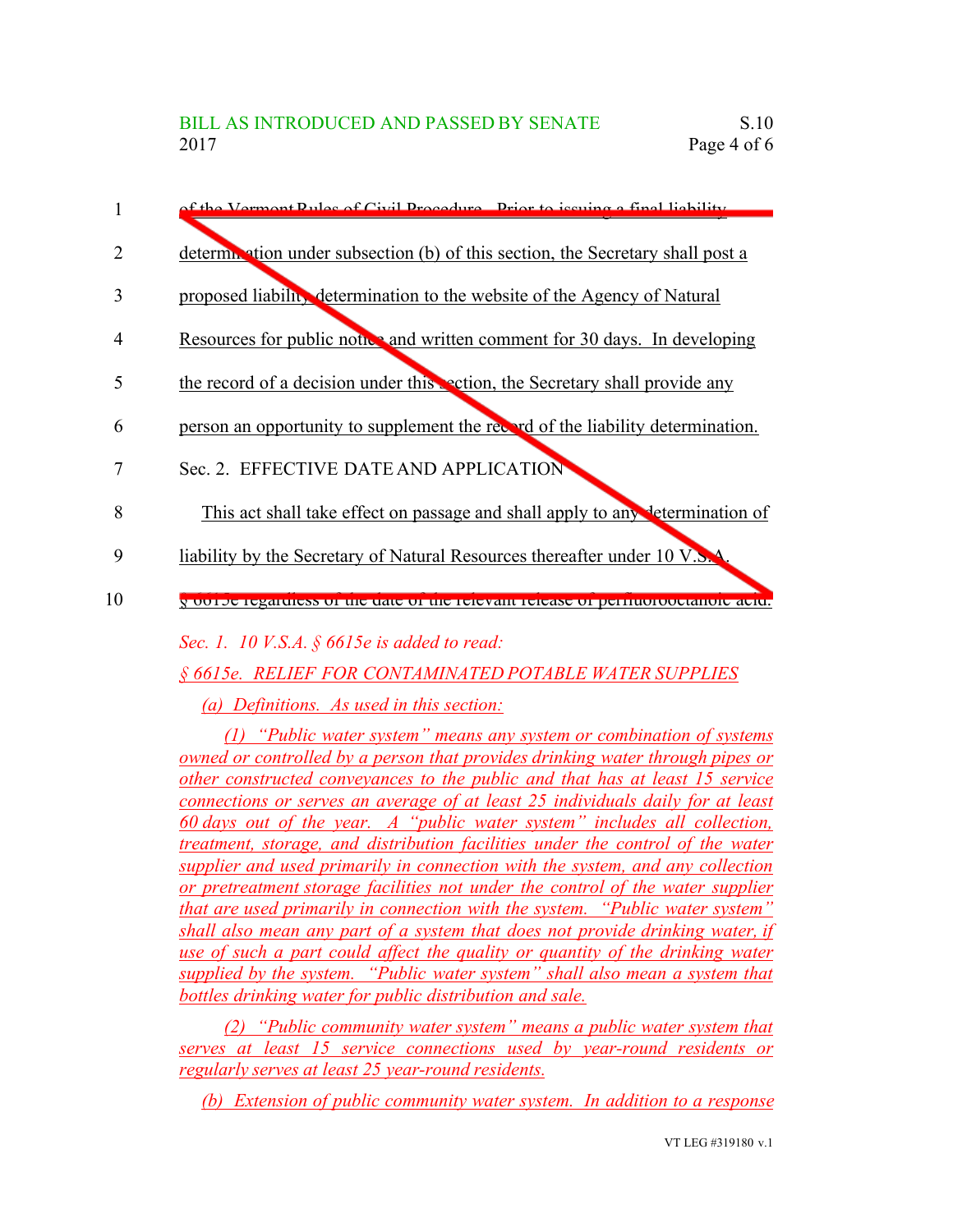*action required under section 6615 or 6615b of this title, any person who the Secretary has determined released perfluorooctanoic acid into the air, groundwater, surface water, or onto the land shall be strictly, jointly, and severally liable for the costs of extending the water supply of a public water system to a property when:*

*(1) the property is served by a potable water supply regulated under chapter 64 of this title;*

*(2) the Secretary has determined that the potable water supply on the property:*

*(A) is a failed supply under chapter 64 of this title due to perfluorooctanoic acid contamination; or*

*(B) is likely to be contaminated by perfluorooctanoic acid due to the proximity of the public water supply to other public water supplies contaminated by perfluorooctanoic acid or due to other relevant factors; and*

*(3) the person the Secretary determined released perfluorooctanoic acid into the air, groundwater, surface water, or onto the land is the cause of or contributor to the perfluorooctanoic acid contamination or likely contamination of the potable water supply.*

*(c) Liability payment. A person liable under subsection (b) of this section for the extension of the water supply of a public water system shall pay the operator of the public water system for the extension of the water supply within 30 days of notification of liability by the Secretary or within an alternate time frame ordered by the Secretary. If the person liable for the extension of the water supply does not pay the operator within the required time frame, the person shall be liable for interest on the assessed cost of the extension of the water supply.*

*(d) Appeal standard. Notwithstanding subsection 8504(h) of this title, the Environmental Division of the Superior Court shall review an appeal of a decision of the Secretary under this section on the record pursuant to Rule 74 of the Vermont Rules of Civil Procedure. Prior to issuing a final liability determination under subsection (b) of this section, the Secretary shall post a proposed liability determination to the website of the Agency of Natural Resources for public notice and written comment for 30 days. In developing the record of a decision under this section, the Secretary shall provide any person an opportunity to supplement the record of the liability determination.*

*Sec. 2. APPLICATION OF LIABILITY*

*(a) This act shall apply to any determination of liability made by the Secretary of Natural Resources under 10 V.S.A. § 6615e after the effective date*